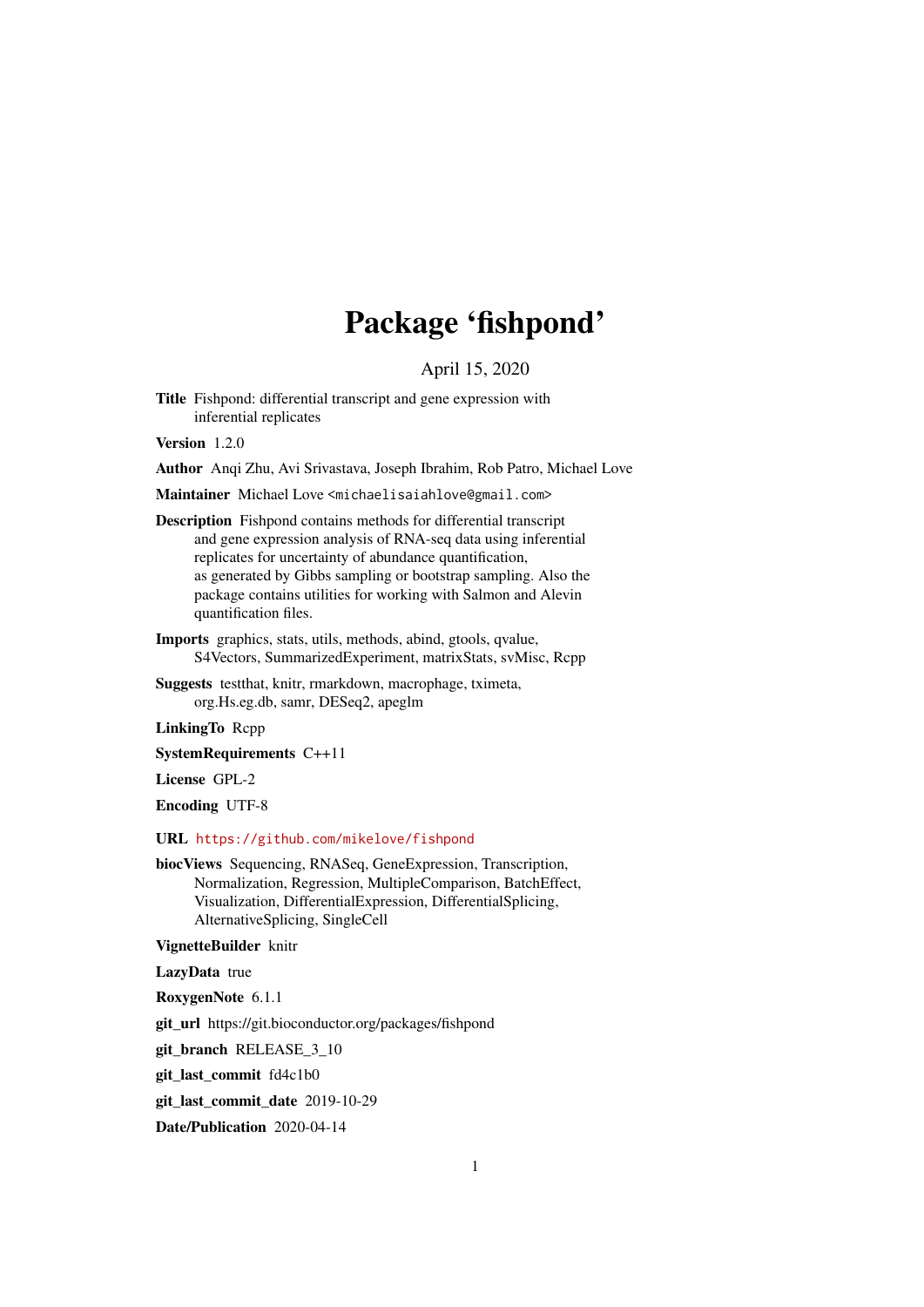### <span id="page-1-0"></span>R topics documented:

| Index |  |
|-------|--|
|       |  |
|       |  |
|       |  |
|       |  |
|       |  |
|       |  |
|       |  |
|       |  |
|       |  |

```
computeInfRV Compute inferential relative variance (InfRV)
```
#### Description

InfRV is used the Swish publication for visualization. This function provides computation of the mean InfRV, a simple statistic that measures inferential uncertainty. Note that InfRV is not used in the swish statistical method at all, it is just for visualization. See function code for details.

#### Usage

computeInfRV(y,  $pc = 5$ , shift = 0.01)

#### Arguments

| У     | a Summarized Experiment                     |
|-------|---------------------------------------------|
| рc    | a pseudocount parameter for the denominator |
| shift | a final shift parameter                     |

#### Value

a SummarizedExperiment with meanInfRV in the metadata columns

deswish *deswish: DESeq2-apeglm With Inferential Samples Helps*

#### Description

The DESeq2-apeglm With Inferential Samples implementation supposes a hierarchical distribution of log2 fold changes. The final posterior standard deviation is calculated by adding the posterior variance from modeling biological replicates computed by apeglm, and the observed variance on the posterior mode over inferential replicates. This function requires the DESeq2 and apeglm packages to be installed and will print an error if they are not found.

#### Usage

deswish(y, x, coef)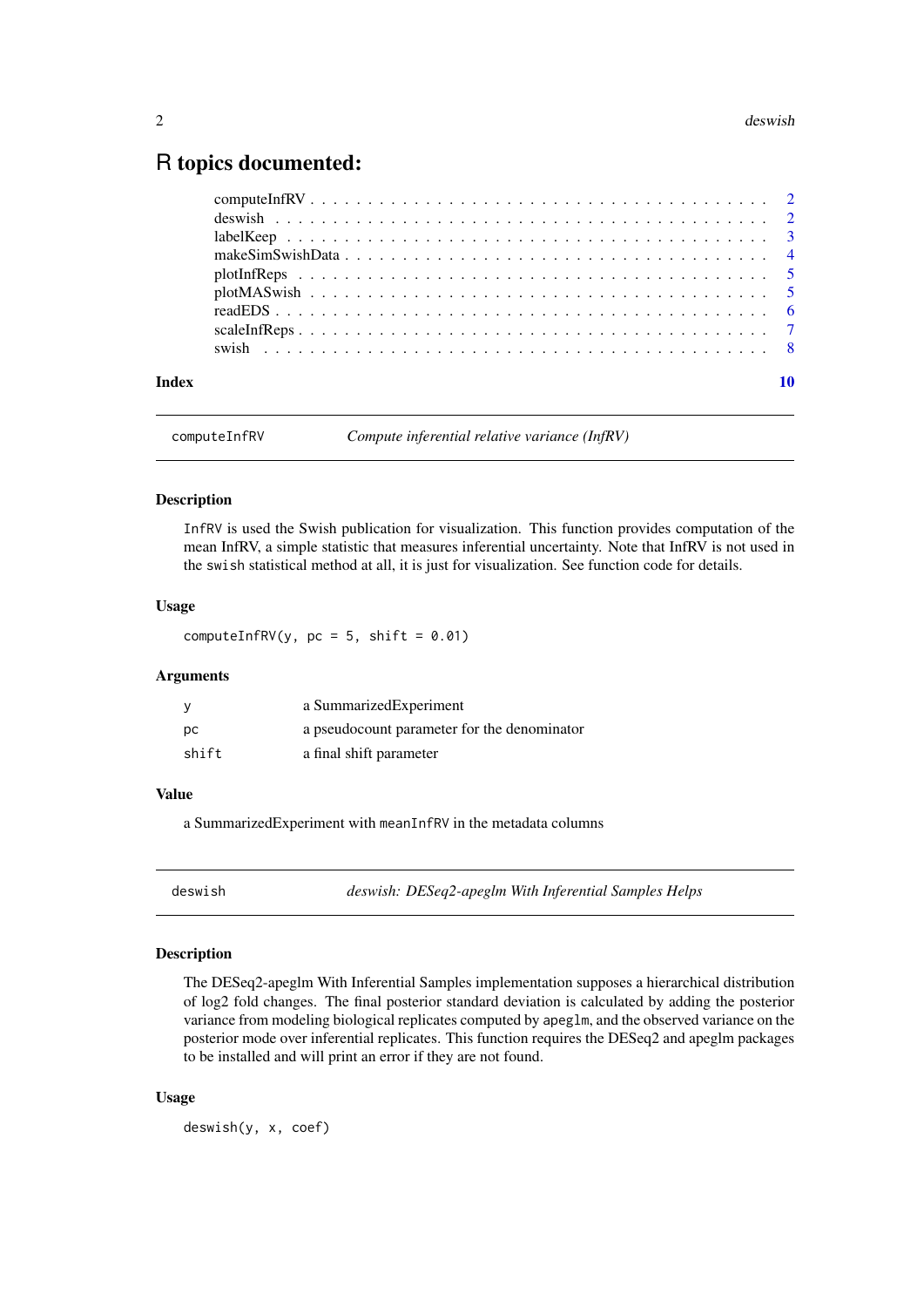#### <span id="page-2-0"></span>labelKeep 3

#### Arguments

| <b>V</b>     | a Summarized Experiment containing the inferential replicate matrices, as out-<br>put by tximeta, and then with label Keep applied. One does not need to run<br>scaleInfReps as scaling is done internally via DESeq2. |
|--------------|------------------------------------------------------------------------------------------------------------------------------------------------------------------------------------------------------------------------|
| $\mathsf{x}$ | the design matrix                                                                                                                                                                                                      |
| coef         | the coefficient to test (see 1 f c Shr ink)                                                                                                                                                                            |

#### Value

a SummarizedExperiment with metadata columns added: the log2 fold change and posterior SD using inferential replicates, and the original log2 fold change (apeglm) and its posterior SD

#### References

The DESeq and lfcShrink function in the DESeq2 package:

Zhu, Ibrahim, Love "Heavy-tailed prior distributions for sequence count data: removing the noise and preserving large differences" Bioinformatics (2018).

Love, Huber, Anders "Moderated estimation of fold change and dispersion for RNA-seq data with DESeq2" Genome Biology (2014).

#### Examples

```
# a small example... 500 genes, 10 inf reps
y <- makeSimSwishData(m=500, numReps=10)
y \leftarrow labelKeep(y)
y <- deswish(y, ~condition, "condition_2_vs_1")
```
labelKeep *Label rows to keep based on minimal count*

#### Description

Adds a column keep to  $m \text{cos}(y)$  that specifies which rows of the SummarizedExperiment will be included in statistical testing. Rows are not removed, just marked with the logical keep.

#### Usage

```
labelKeep(y, minCount = 10, minN = 3, x)
```
#### Arguments

| <b>V</b>     | a SummarizedExperiment                                                                                                                                                                                              |
|--------------|---------------------------------------------------------------------------------------------------------------------------------------------------------------------------------------------------------------------|
| minCount     | the minimum count                                                                                                                                                                                                   |
| minN         | the minimum sample size at minCount                                                                                                                                                                                 |
| $\mathsf{x}$ | the name of the condition variable, will use the smaller of the two groups to set<br>minN. Similar to edgeR's filterByExpr, as the smaller group grows past 10,<br>minN grows only by 0.7 increments of sample size |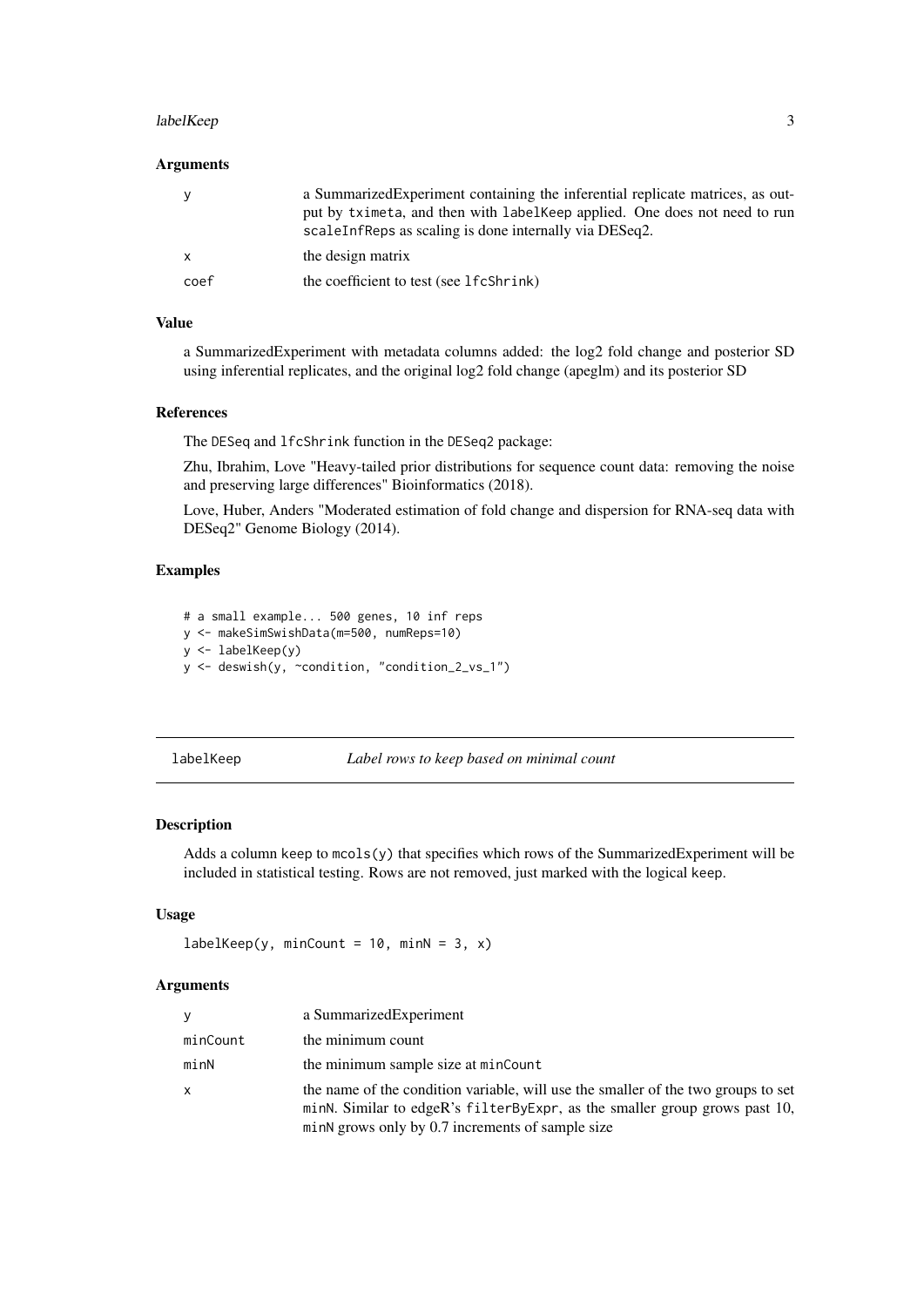#### <span id="page-3-0"></span>Value

a SummarizedExperiment with a new column keep in mcols(y)

#### Examples

y <- makeSimSwishData() y <- scaleInfReps(y) y <- labelKeep(y)

makeSimSwishData *Make simulated data for swish for examples/testing*

#### Description

Makes a small swish dataset for examples and testing. The first six genes have some differential expression evidence in the counts, with varying degree of inferential variance across inferential replicates (1-2: minor, 3-4: some, 5-6: substantial). The 7th and 8th genes have all zeros to demonstrate labelKeep.

#### Usage

```
makeSimSwishData(m = 1000, n = 10, numReps = 20, null = FALSE)
```
#### Arguments

| m       | number of genes                              |
|---------|----------------------------------------------|
| n       | number of samples                            |
| numReps | how many inferential replicates              |
| null    | logical, whether to make an all null dataset |

#### Value

a SummarizedExperiment

#### Examples

```
library(SummarizedExperiment)
y <- makeSimSwishData()
assayNames(y)
```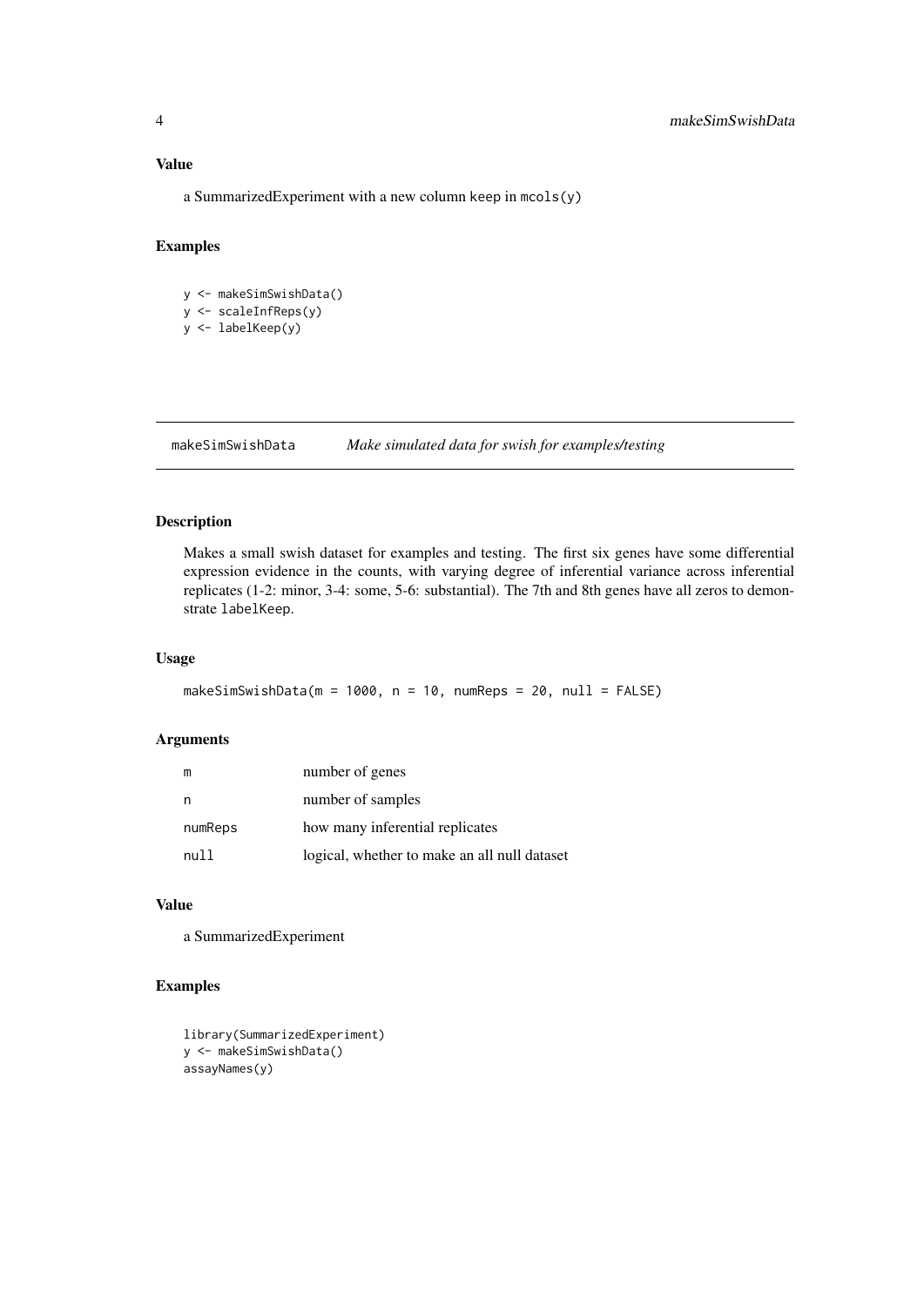<span id="page-4-0"></span>

#### Description

Plot inferential replicates for a gene or transcript

#### Usage

```
plotInfReps(y, idx, x, cov = NULL, cols.drk = c("dodgerblue",
  "goldenrod4"), cols.lgt = c("lightblue1", "goldenrod1"), xaxis)
```
#### Arguments

| У        | a Summarized Experiment (see swish)                                                                |
|----------|----------------------------------------------------------------------------------------------------|
| idx      | the name or row number of the gene or transcript                                                   |
| x        | the name of the condition variable                                                                 |
| COV      | the name of the covariate for adjustment                                                           |
| cols.drk | dark colors for the lines of the boxes                                                             |
| cols.lgt | light colors for the inside of the boxes                                                           |
| xaxis    | logical, whether to label the sample numbers. default is TRUE if there are less<br>than 30 samples |

#### Value

nothing, a plot is displayed

#### Examples

```
y <- makeSimSwishData()
plotInfReps(y, 3, "condition")
y <- makeSimSwishData(n=40)
y$batch <- factor(rep(c(1,2,3,1,2,3),c(5,10,5,5,10,5)))
plotInfReps(y, 3, "condition", "batch")
```
plotMASwish *MA plot*

#### Description

MA plot

#### Usage

```
plotMASwish(y, alpha = 0.05, sigcolor = "blue", ...)
```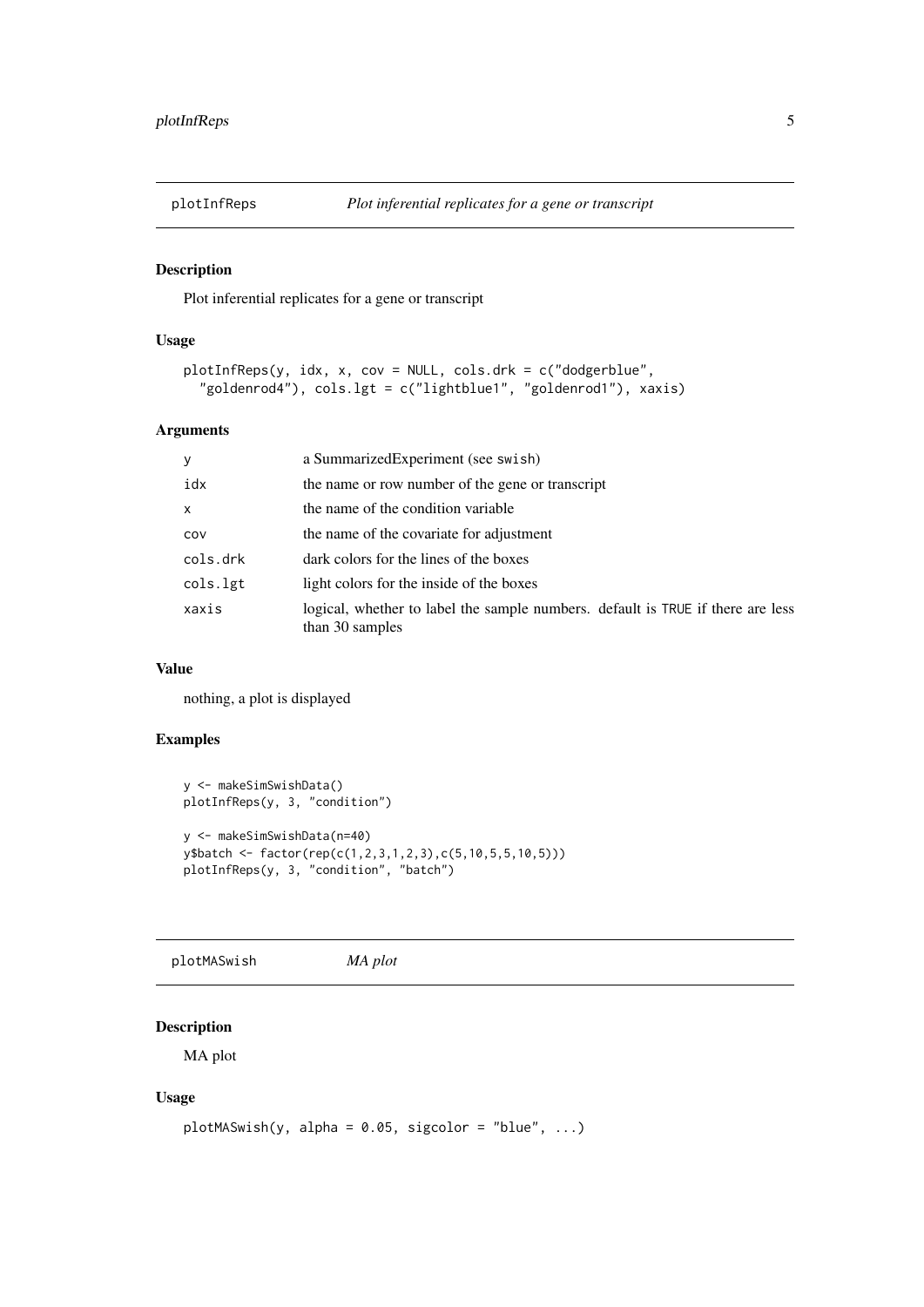**6** *readEDS* 

#### Arguments

|          | a Summarized Experiment (see swish)   |
|----------|---------------------------------------|
| alpha    | the FDR threshold for coloring points |
| sigcolor | the color for the significant points  |
|          | passed to plot                        |

#### Value

nothing, a plot is displayed

#### Examples

```
y <- makeSimSwishData()
y <- scaleInfReps(y)
y <- labelKeep(y)
y <- swish(y, x="condition")
plotMASwish(y)
```
readEDS *readEDS - a utility function for quickly reading in Alevin's EDS format*

#### Description

readEDS - a utility function for quickly reading in Alevin's EDS format

#### Usage

```
readEDS(numOfGenes, numOfOriginalCells, countMatFilename)
```
#### Arguments

numOfGenes number of genes numOfOriginalCells number of cells countMatFilename pointer to the EDS file, quants\_mat.gz

#### Value

a genes x cells sparse matrix, of the class dgCMatrix

<span id="page-5-0"></span>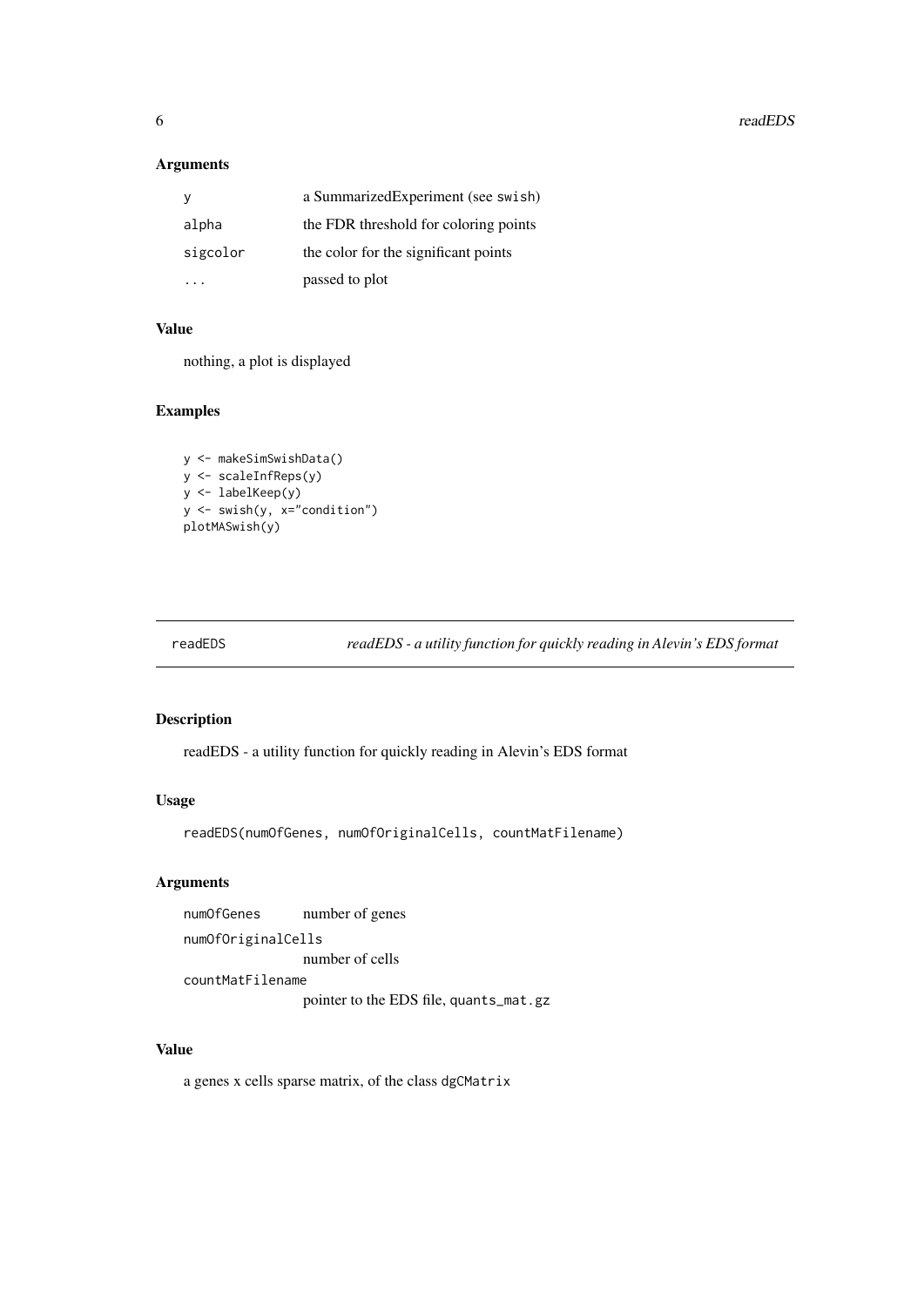<span id="page-6-0"></span>

#### Description

A helper function to scale the inferential replicates to the mean sequencing depth. The scaling takes into account a robust estimator of size factor (median ratio method is used). First, counts are corrected per row using the effective lengths (for gene counts, the average transcript lengths), then scaled per column to the geometric mean sequence depth, and finally are adjusted per-column up or down by the median ratio size factor to minimize systematic differences across samples.

#### Usage

```
scaleInfReps(y, lengthCorrect = TRUE, meanDepth = NULL, sfFun = NULL,
 minCount = 10, minN = 3, quiet = FALSE)
```
#### Arguments

| У             | a Summarized Experiment with: infreeps a list of inferential replicate count<br>matrices, counts the estimated counts matrix, and length the effective lengths<br>matrix        |
|---------------|---------------------------------------------------------------------------------------------------------------------------------------------------------------------------------|
| lengthCorrect | whether to use effective length correction (default is TRUE)                                                                                                                    |
| meanDepth     | (optional) user can specify a different mean sequencing depth. By default the<br>geometric mean sequencing depth is computed                                                    |
| sfFun         | (optional) size factors function. An alternative to the median ratio can be pro-<br>vided here to adjust the scaled TPM so as to remove remaining library size dif-<br>ferences |
| minCount      | for internal filtering, the minimum count                                                                                                                                       |
| minN          | for internal filtering, the minimum sample size at minCount                                                                                                                     |
| quiet         | display no messages                                                                                                                                                             |

#### Value

a SummarizedExperiment with the inferential replicates as scaledTPM with library size already corrected (no need for further normalization)

#### Examples

```
y <- makeSimSwishData()
```
y <- scaleInfReps(y)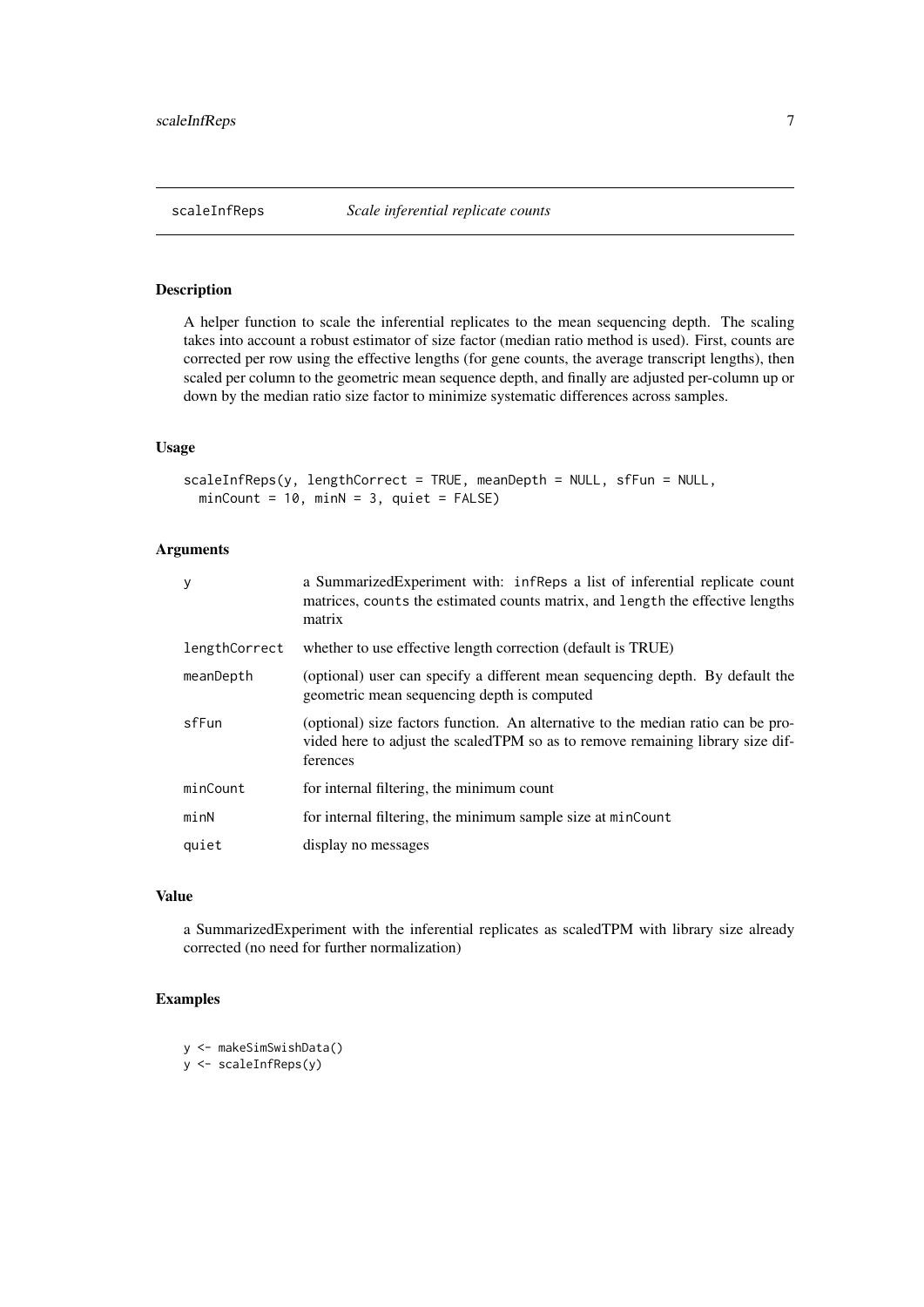<span id="page-7-0"></span>

#### Description

swish: SAMseq With Inferential Samples Helps

#### Usage

```
s wish(y, x, cov = NULL, pair = NULL, interaction = FALSE,nperms = 30, estPi0 = FALSE, qvaluePkg = "qvalue", pc = 5,
  nRandomPairs = 30, fast = 1, quiet = FALSE)
```
#### Arguments

| y            | a SummarizedExperiment containing the inferential replicate matrices of median-<br>ratio-scaled TPM as assays 'infRep1', 'infRep2', etc.                                                                                                                                                                                                                                                                                                                                                                                                                                                |
|--------------|-----------------------------------------------------------------------------------------------------------------------------------------------------------------------------------------------------------------------------------------------------------------------------------------------------------------------------------------------------------------------------------------------------------------------------------------------------------------------------------------------------------------------------------------------------------------------------------------|
| х            | the name of the condition variable. A factor with two levels for a two group<br>analysis (possible to adjust for covariate or matched samples, see next two argu-<br>ments)                                                                                                                                                                                                                                                                                                                                                                                                             |
| COV          | the name of the covariate for adjustment. If provided a stratified Wilcoxon in<br>performed. Cannot be used with pair                                                                                                                                                                                                                                                                                                                                                                                                                                                                   |
| pair         | the name of the pair variable, which should be the number of the pair. Can be<br>an integer or factor. If specified, a signed rank test is used to build the statistic.<br>All samples across x must be pairs if this is specified. Cannot be used with cov.                                                                                                                                                                                                                                                                                                                            |
| interaction  | logical, whether to perform a test of an interaction between x and cov. These<br>are different than the other tests produced by the software, in that they focus on<br>a difference in the log2 fold change across levels of x when comparing the two<br>levels in cov. If pair is specified, this will perform a Wilcoxon rank sum test<br>on the two groups of matched sample LFCs. If pair is not included, multiple<br>random pairs of samples within the two groups are chosen, and again a Wilcoxon<br>rank sum test compared the LFCs across groups.                             |
| nperms       | the number of permutations                                                                                                                                                                                                                                                                                                                                                                                                                                                                                                                                                              |
| estPi0       | logical, whether to estimate pi0                                                                                                                                                                                                                                                                                                                                                                                                                                                                                                                                                        |
| qvaluePkg    | character, which package to use for q-value estimation, samr or qvalue                                                                                                                                                                                                                                                                                                                                                                                                                                                                                                                  |
| рc           | pseudocount for finite estimation of log2FC, not used in calculation of test statis-<br>tics, locfdr or qvalue                                                                                                                                                                                                                                                                                                                                                                                                                                                                          |
| nRandomPairs | the number of random pseudo-pairs (only used with interaction=TRUE and<br>un-matched samples) to use to calculate the test statistic                                                                                                                                                                                                                                                                                                                                                                                                                                                    |
| fast         | an integer, toggles different methods based on speed (fast=1 is default). '0'<br>involves recomputing ranks of the inferential replicates for each permutation,<br>'1' is roughly 10x faster by avoiding re-computing ranks for each permutation.<br>The fast argument is only used/relevant for the following three experimental<br>designs: (1) two group Wilcoxon, (2) stratified Wilcoxon, e.g. cov is specified,<br>and (3) the paired interaction test, e.g. pair and cov are specified. For paired<br>design and general interaction test, there are not fast/slow alternatives. |
| quiet        | display no messages                                                                                                                                                                                                                                                                                                                                                                                                                                                                                                                                                                     |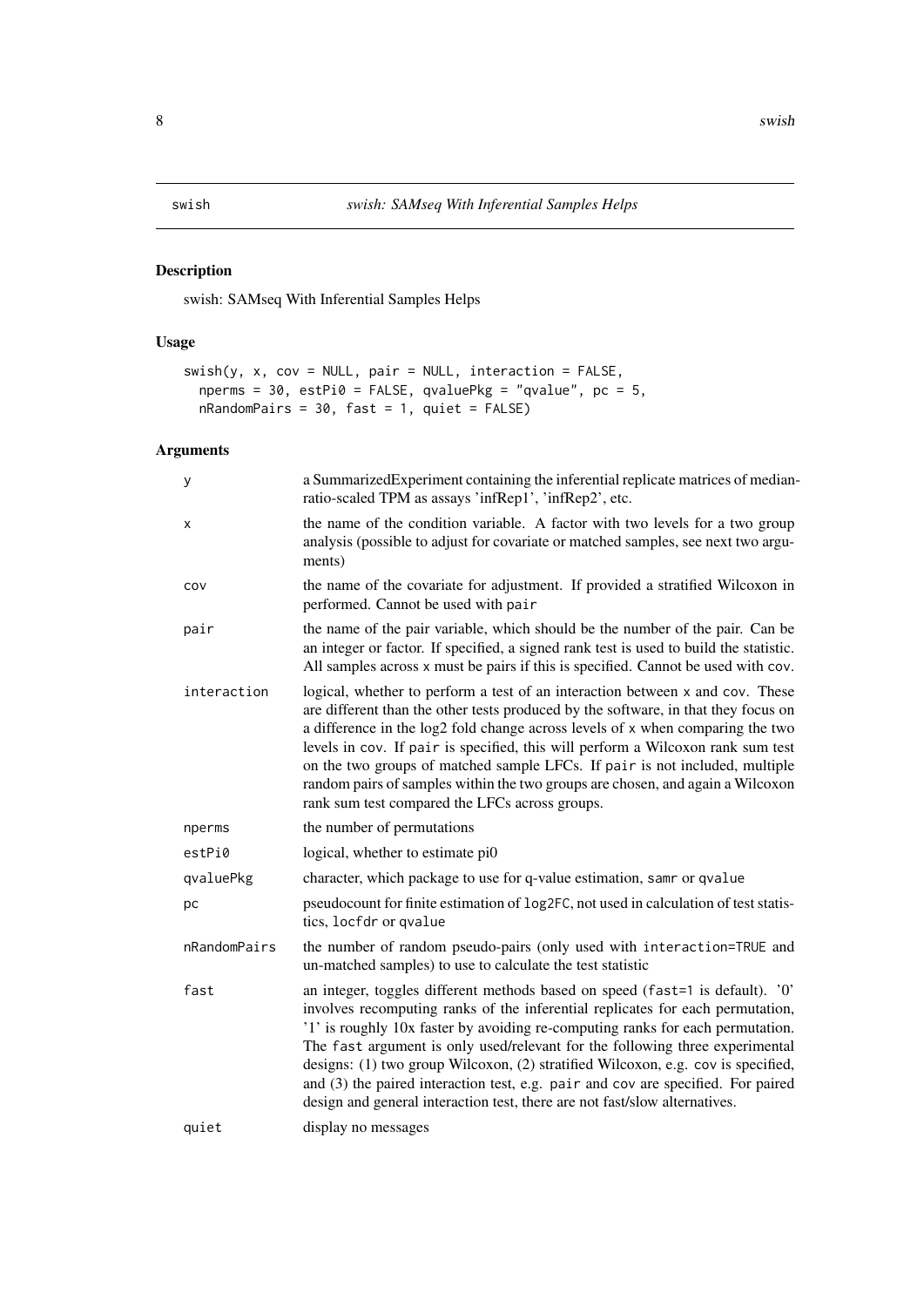swish 9

#### Value

a SummarizedExperiment with metadata columns added: the statistic (either a centered Wilcoxon Mann-Whitney or a signed rank statistic, aggregated over inferential replicates), a log2 fold change (the median over inferential replicates, and averaged over pairs or groups (if groups, weighted by sample size), the local FDR and q-value, as estimated by the samr package.

#### References

The citation for swish method is:

Anqi Zhu, Avi Srivastava, Joseph G Ibrahim, Rob Patro, Michael I Love "Nonparametric expression analysis using inferential replicate counts" Nucleic Acids Research (2019). [https://doi.org/10.](https://doi.org/10.1093/nar/gkz622) [1093/nar/gkz622](https://doi.org/10.1093/nar/gkz622)

The swish method builds upon the SAMseq method, and extends it by incorporating inferential uncertainty, as well as providing methods for additional experimental designs (see vignette).

For reference, the publication describing the SAMseq method is:

Jun Li and Robert Tibshirani "Finding consistent patterns: A nonparametric approach for identifying differential expression in RNA-Seq data" Stat Methods Med Res (2013). [https://doi.org/](https://doi.org/10.1177/0962280211428386) [10.1177/0962280211428386](https://doi.org/10.1177/0962280211428386)

#### Examples

```
library(SummarizedExperiment)
set.seed(1)
y <- makeSimSwishData()
y <- scaleInfReps(y)
y <- labelKeep(y)
y <- swish(y, x="condition")
# histogram of the swish statistics
hist(mcols(y)$stat, breaks=40, col="grey")
cols = rep(c("blue","purple","red"),each=2)
for (i in 1:6) {
  arrows(mcols(y)$stat[i], 20,
         mcols(y)$stat[i], 10,
         col=cols[i], length=.1, lwd=2)
}
# plot inferential replicates
plotInfReps(y, 1, "condition")
plotInfReps(y, 3, "condition")
plotInfReps(y, 5, "condition")
```